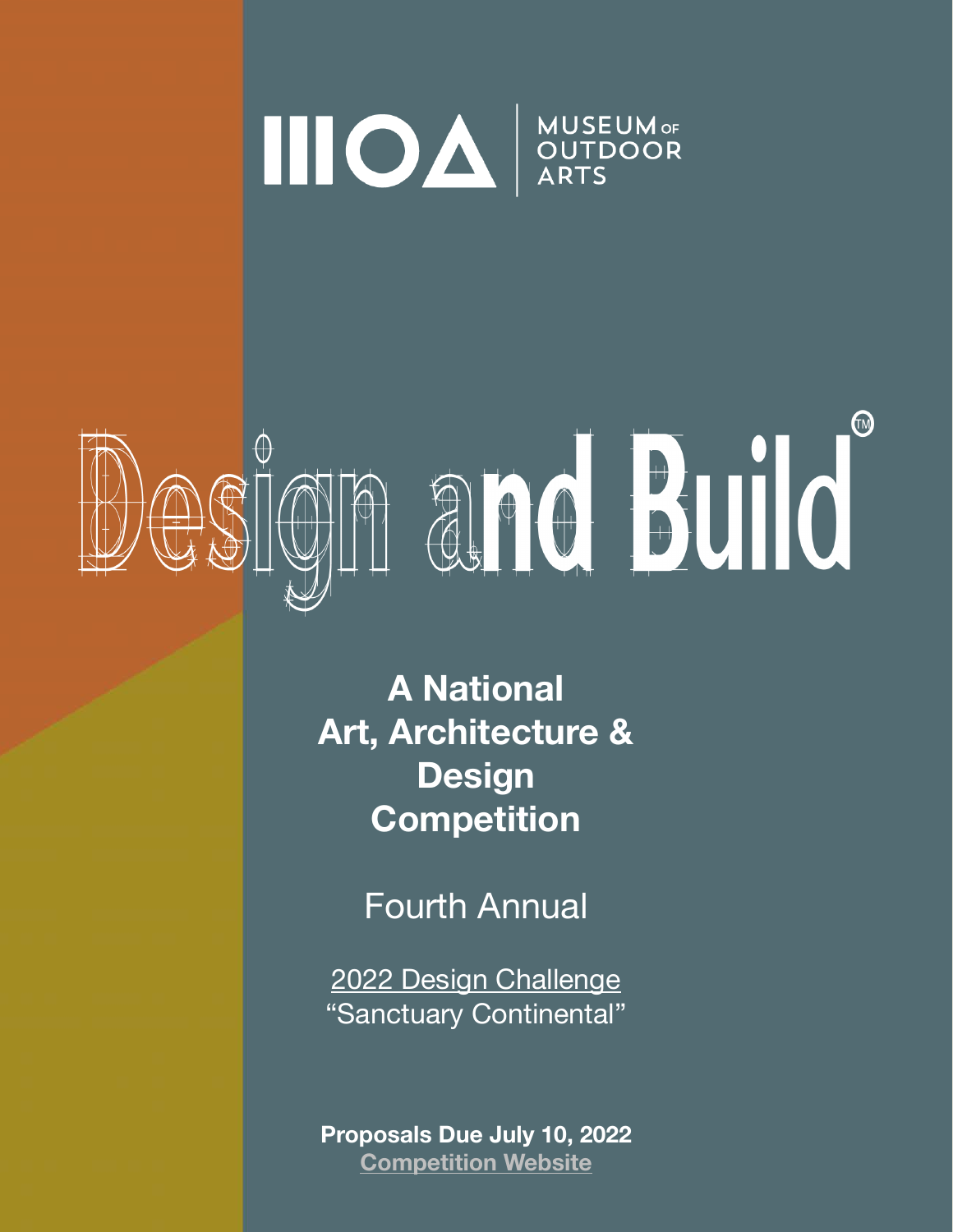

## *Design and Build* **Competition Abstract**

The Museum of Outdoor Arts (MOA) in Englewood, CO seeks conceptual design proposals for its *Design and Build Competition* from art, architecture, design and other creatively focused USA based collegiate students, teams, and/or classes. This year's theme is "Sanctuary Continental" and submissions should address the challenge of designing a sanctuary or pavilion like structure for one of the seven continents of the world. The design should utilize architecture, landscape architecture, and/or sculpture/installation as a solution while considering environmental impact and sustainability in use of materials. Furthermore, the design should relate to the selected continent in some way and at least 51% of the materials used for the conceptual design should be native to the selected location. Contestant's designs will need to respond with their conceptual project under the premise that the structure will be utilized by the general public in a publicly accessible setting.

#### Proposals are **due July 10, 2022.**

MOA will award the top three entries with the following prize structure\*: **1st place-** \$5,000 + winning entry to be archived & featured on competition website **2nd place-** \$2,500 + winning entry to be archived & featured on competition website **3rd place-** \$1,000 + winning entry to be archived & featured on competition website In addition there will be an **Honorable Mention** prize of \$500.

\*If entered as a university class, prize will be awarded to department in which the class resides within the university, with funds going directly to the benefit of department students.

Winning submissions will be placed on the [MOA Design and Build Competition archive](https://moaonline.org/design-and-build-competition/)  [website](https://moaonline.org/design-and-build-competition/).

Read further for full competition brief with complete entry details. Visit the [competition website](https://moaonline.org/design-and-build-2022-competition/) to register your entry.

> 1000 Englewood Parkway Suite 2-230 Englewood, CO 80110 303-806-0444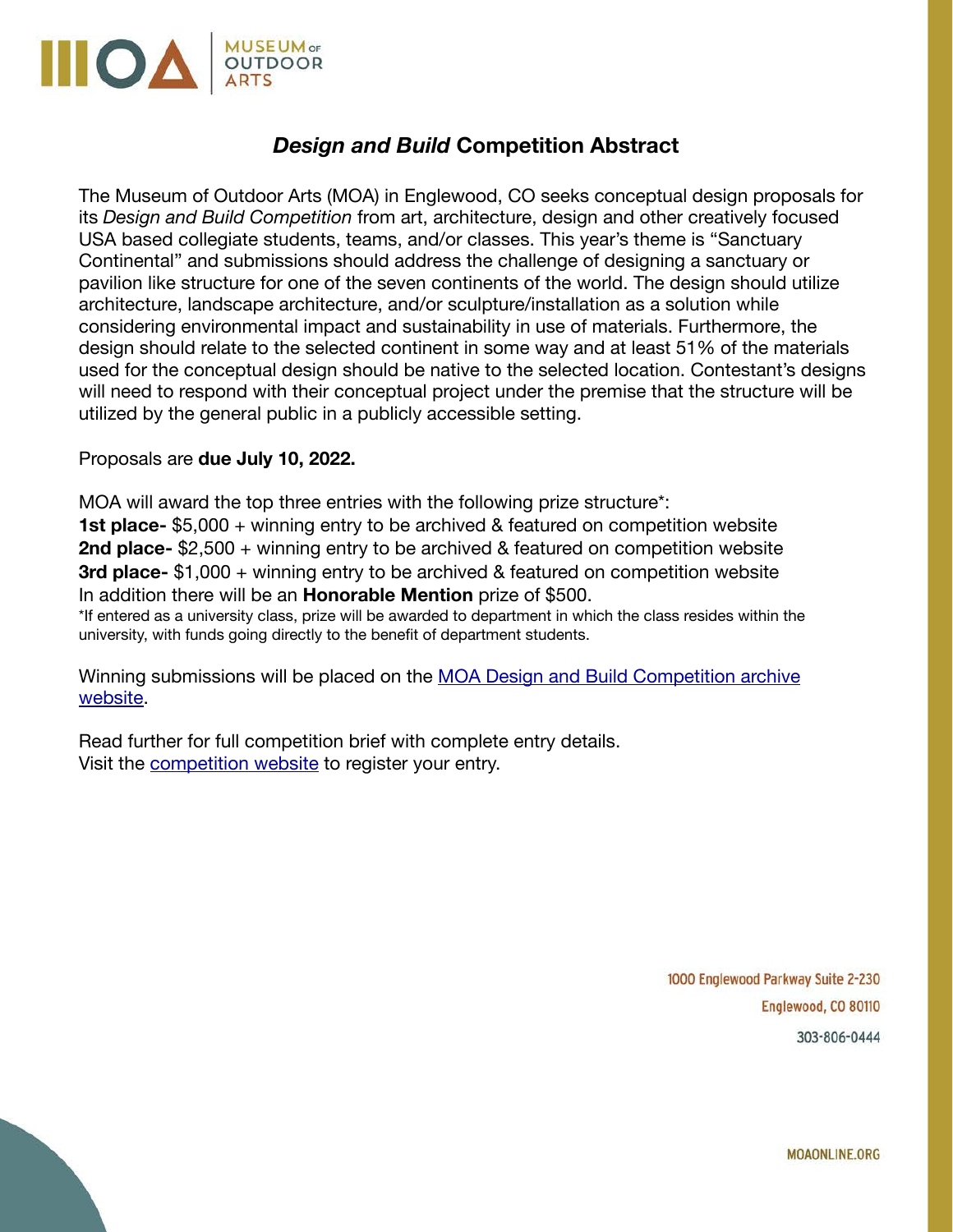

## *Design and Build*  **2022 Competition Brief**

## **Organization and Program Background**

## **Museum of Outdoor Arts (MOA)- Englewood, Colorado**

The mission of MOA is to *make art a part of everyday life.*

Founded in 1981 by commercial real estate Developer, John W. Madden Jr., Marjorie Madden and their daughter, Cynthia Madden Leitner, *MOA* is an arts focused non-profit, private operating foundation, based in the Denver metro area. MOA offers a robust outdoor sculpture collection of over 85 pieces throughout the Englewood and Greenwood Village communities, maintains an indoor art collection, hosts indoor gallery exhibitions, provides education programs and owns and operates [Fiddler's Green Amphitheatre](https://www.fiddlersgreenamp.com/venue-info). More information can be found at [www.moaonline.org.](http://www.moaonline.org)

## *Design and Build***- Program Background**

The mission of *Design and Build* is to *motivate invention through collaborative creativity*.

Since 1991, MOA's *[Design and Build](http://moaonline.org/design-and-build/)* education program has provided an opportunity for emerging artists, students and creative minds to express their creativity in collaborative art, architecture and design projects. Since the inception of the program thousands of students throughout Colorado have collaborated on site-specific installations. Assisted by professional faculty and artists in residence, *Design and Build* participants produce exciting and original sitespecific art works for MOA's gallery and public spaces throughout the Denver metro area. Participants find creative solutions to practical challenges as they master the skills to transform their creative ideas into finished pieces.

## *Design and Build Competition*

After operating the *Design and Build* program for over 30 years in the Denver metro area, MOA has expanded *Design and Build* to include a national competition as part of the program. 2022 marks the fourth annual, national art, architecture & design competition. The goal of the competition is to cultivate potential from emerging artists, architecture and design students and to allow these creatives the space to conceptualize inventive ideas within a set of boundaries.

The competition garners an online repository of art, architecture and design concepts. The competition is based on an annual theme and/or challenge provided by MOA and cash prizes are awarded to the top four submissions, which includes an honorable mention prize. It is the goal to expand the national competition to allow for international entries in the future. The competition will focus on the USA national level through at least 2024 before taking the competition to an international audience.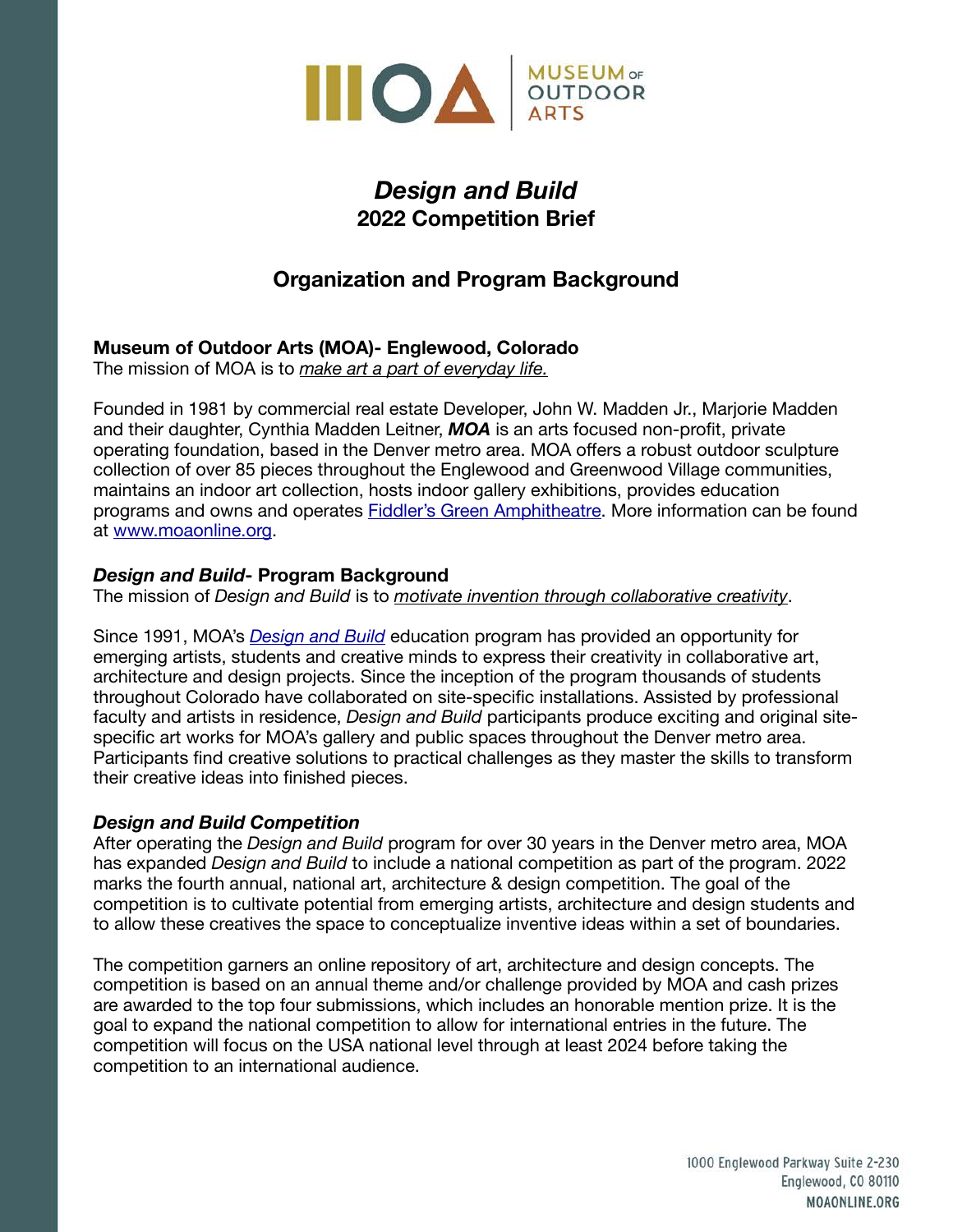

## **Eligibility Requirements**

The competition is open to any undergraduate or graduate student currently enrolled in any US university (recent graduates are eligible to enter for up to one year post graduation). Students should be studying in the field of art, architecture, landscape architecture, design, engineering, and/or other programs that focus on creativity. Entries can be submitted by individuals, teams, or as classes. Collaborative designs are highly desired. Past competition winners must observe a one-year sit out period prior to being eligible to enter future competitions.

#### **Introduction, Theme & Challenge**

We are all familiar with pavilions, gazebos, and other similar types of structures. This competition asks contestants to think outside of the box and design a sanctuary structure for use by the public for one of the seven continents of the world.

Contestants may select the continent of their choice and will be asked through the narrative questions about the reasoning behind their selection and design. The conceptual design should relate to the selected continent in some way and utilize at least 51% native building materials to the selected continent.

Submitted designs should reflect a creative and unique aesthetic and function, and should relate to the site selected by the contestant. The design should utilize architecture / landscape architecture, and/or sculpture/installation as a solution while considering environmental impact and sustainability in use of materials. Concepts may include both permanent and/or temporary structures.

There are no restrictions on the type of setting that the concept should be designed for (i.e. urban, open-space etc.), however, the selected location should be publicly accessible. The final design should not exceed a footprint of 500 square feet, though structures have no height restrictions. Final designs should have an estimated design and build budget of no more than \$250,000 USD.

Furthermore, we want to know how the structure would function as a usable space for the public. Are there particular activities, design elements or technologies that will be implemented as part of the design? Please address this through the narrative portion of your proposal by addressing the questions found in the "items to include in your proposal" section of this competition brief.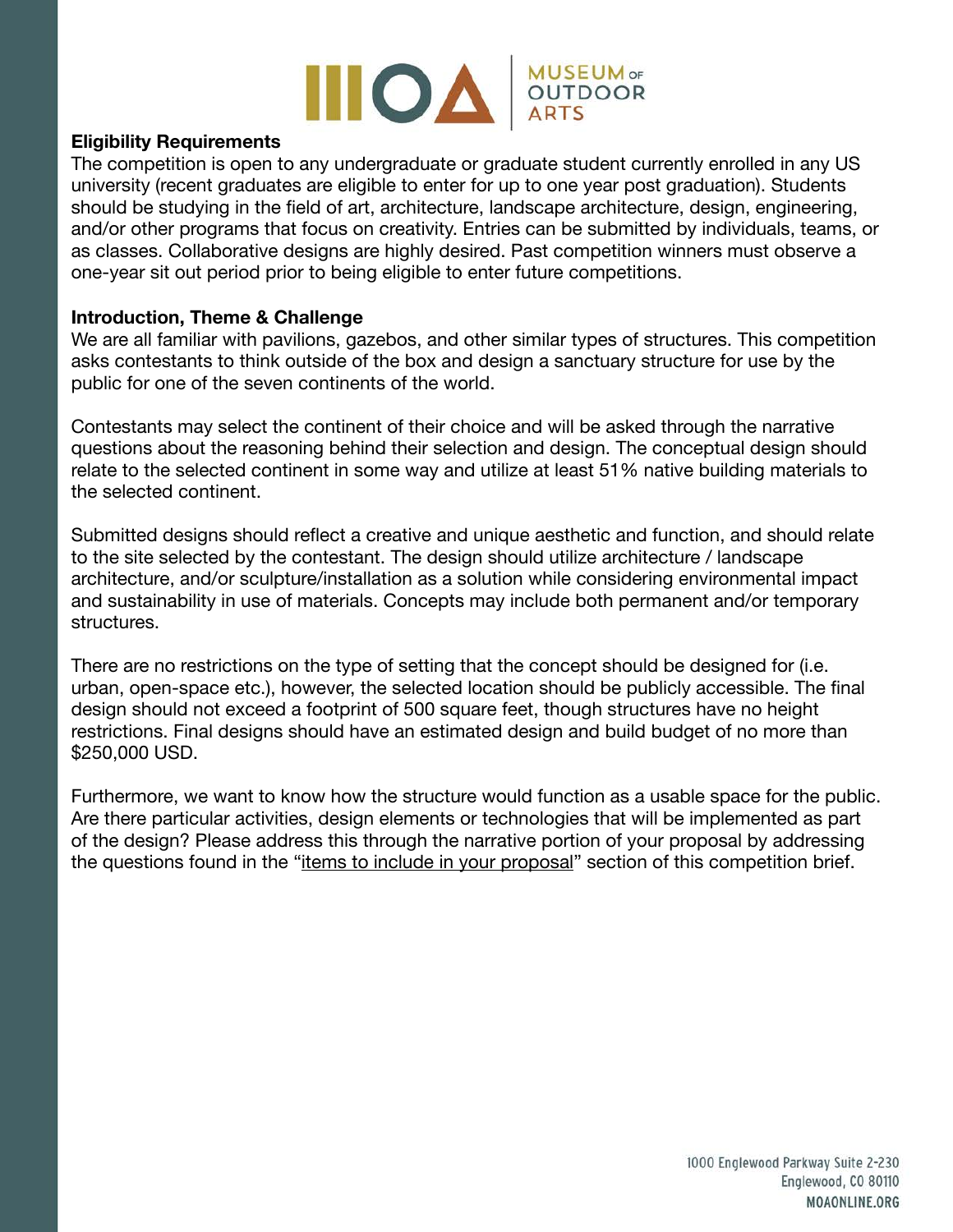

## **Collaboration**

The spirit of *Design and Build* has always been to solve problems and create through collaboration. Collaborative team projects are strongly encouraged and desired, however, all proposals must include narrative about how collaboration would be utilized in realizing the design (i.e. fabricators, engineers and architects must work together to realize any design).

Instructors who take the competition on as a class project are eligible to submit up to three proposals per class. Individual student submissions or student team submissions are also eligible for entry.

#### **Prizes**

MOA will award the top three entries with the following prize structure:

**1st place-** \$5,000 + winning entry to be archived & featured on competition website **2nd place-** \$2,500 + winning entry to be archived & featured on competition website **3rd place-** \$1,000 + winning entry to be archived & featured on competition website In addition there will be an **Honorable Mention** prize of \$500.

\*If entered as a university class, prize will be awarded to department in which the class resides within the university. If entered as a team, prize will be split evenly amongst team members (i.e. If 1st place has 2 team members, each collaborator will receive \$2,500).

## **Competition Review Panel**

A panel comprised of MOA Board of Trustees and Executive Staff, and, in some cases, an outside expert, will evaluate submissions. While all entries will be submitted digitally, the top ten proposal teams will be invited to virtually present their submissions via video conference to the panel.

Entries will be scored based on the following criteria:

- **•** Originality
- **•** Artistic/creative expression
- **•** Professionalism
- **•** Addressing the challenge
- **•** Technical proficiency
- **•** Safety

**See items to include in your proposal and important dates on the following pages.**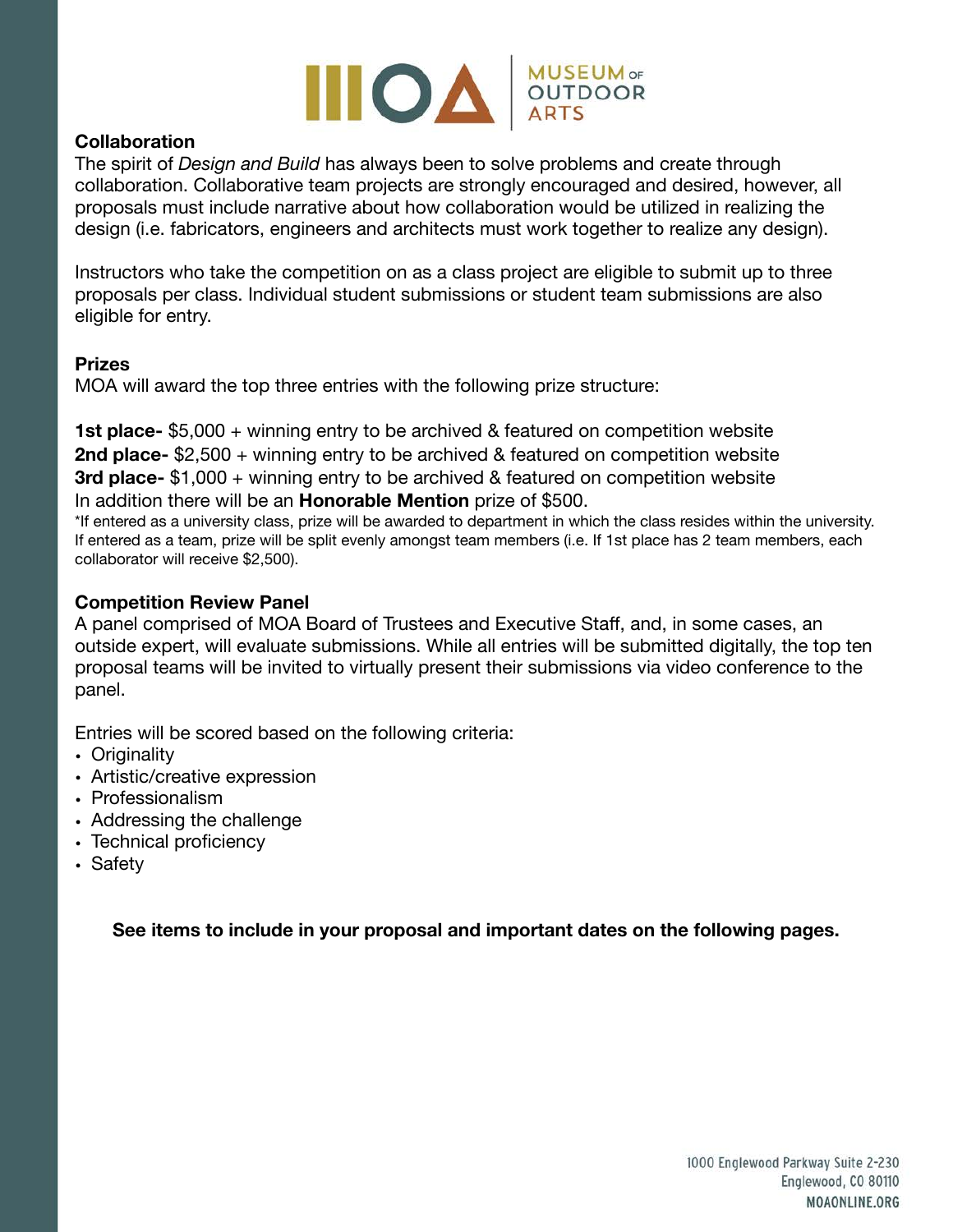

## **Items to Include in your Proposal**

Proposals should be submitted electronically via the registration website at: <https://moaonline.org/design-and-build-2022-competition/> .

Your proposal MUST be submitted as **a single file** in PDF format. The file size may not be larger than 50mb. **Files not in PDF format and multiple file submissions will be automatically disqualified!**

Your proposal MUST include all of the below items **in THIS order**. Incomplete proposals will be disqualified. All pages of proposals must be formatted for horizontal tabloid sized paper (11"x17").

- **• Cover Page** 
	- Project title
	- List all contestant names, year in schooling, major and affiliated university. Include email and phone number for each contestant.
	- In case of team/class entry, designate **one** team member to be the primary point of contact. Note the designated contact on the cover page.
- **Biography/background.** Tell us about yourself. May not exceed one page per team member.
- **Resume/cv** for each team member. In case of a class entry, only the primary contact's resume/cv is needed.
- **• Site Selection** 
	- Provide a site description and answer the following: What continent was selected and why did you choose this site? What significance does the site have to your team and/or the public? How does your design reflect the continent you selected? Do not exceed one page.

## **• Project drawings/renderings**

- At least three but no more than five pages should be dedicated to drawings/renderings of proposed design. You may include as many images as you would like, but this section of your proposal must not exceed five pages of your proposal. At least one image MUST be an elevation view in the context of the selected site. Other drawings/renderings can include detail, cross section, site plan views and other renderings. \*A weblink to digitally animated rendering(s) may also be included.
- **Project narrative.** Explain your concept by answering the below questions **in numbered order.** Limited to 3,000 words total.
	- 1. Describe the proposed materials, including required native materials, and methods used to build/install your structure/artwork/installation.
	- 2. What is the estimated build/setup time?
	- 3. How was collaboration utilized in realizing the design?
	- 4. How will your structure/installation be used by the public?
	- 5. How does the structure/artwork/installation address the climate in which it would reside?
	- 6. What type of technology is implemented in your design?
	- 7. What makes the design environmentally friendly / sustainable?
	- 8. Open question: Is there anything else you would like to tell us about your proposal?
	- 9. Provide an estimated budget. (3,000 word limit does not apply to this requirement but the budget should be limited to one page.)

## **VI. Submission Instructions**

• Please submit your entry via the competition registration form at: <https://moaonline.org/design-and-build-2022-competition/>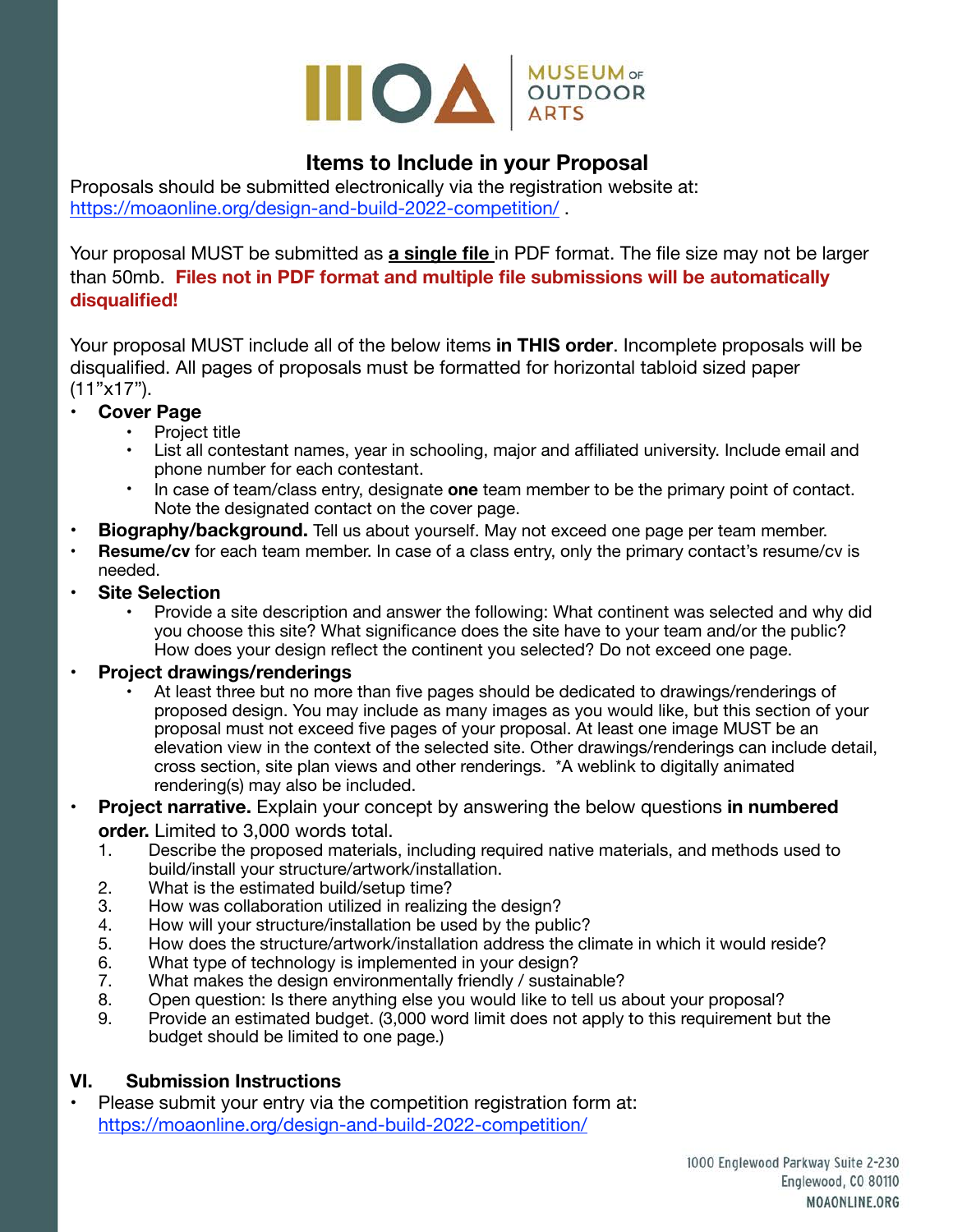

# **MOA Contact**

Please do not hesitate to reach out with any questions about the competition. We are here to help and want to make sure you are able to submit the best possible proposal. We offer conference/video calls and site visits (local), if desired.

> **Tim Vacca Design and Build Program Director MOA 303-353-1712 [designandbuild@moaonline.org](mailto:designandbuild@moaonline.org)**

# **Schedule & Important Dates**

- December 2021 Competition launches

- July 10, 2022 (11:59pm MST, GMT-7) Submission deadline

- July 2022 Top ten proposals selected

- Early August 2022 Proposal finalist presentations (via video conference)

- August 2022 Winning entries announced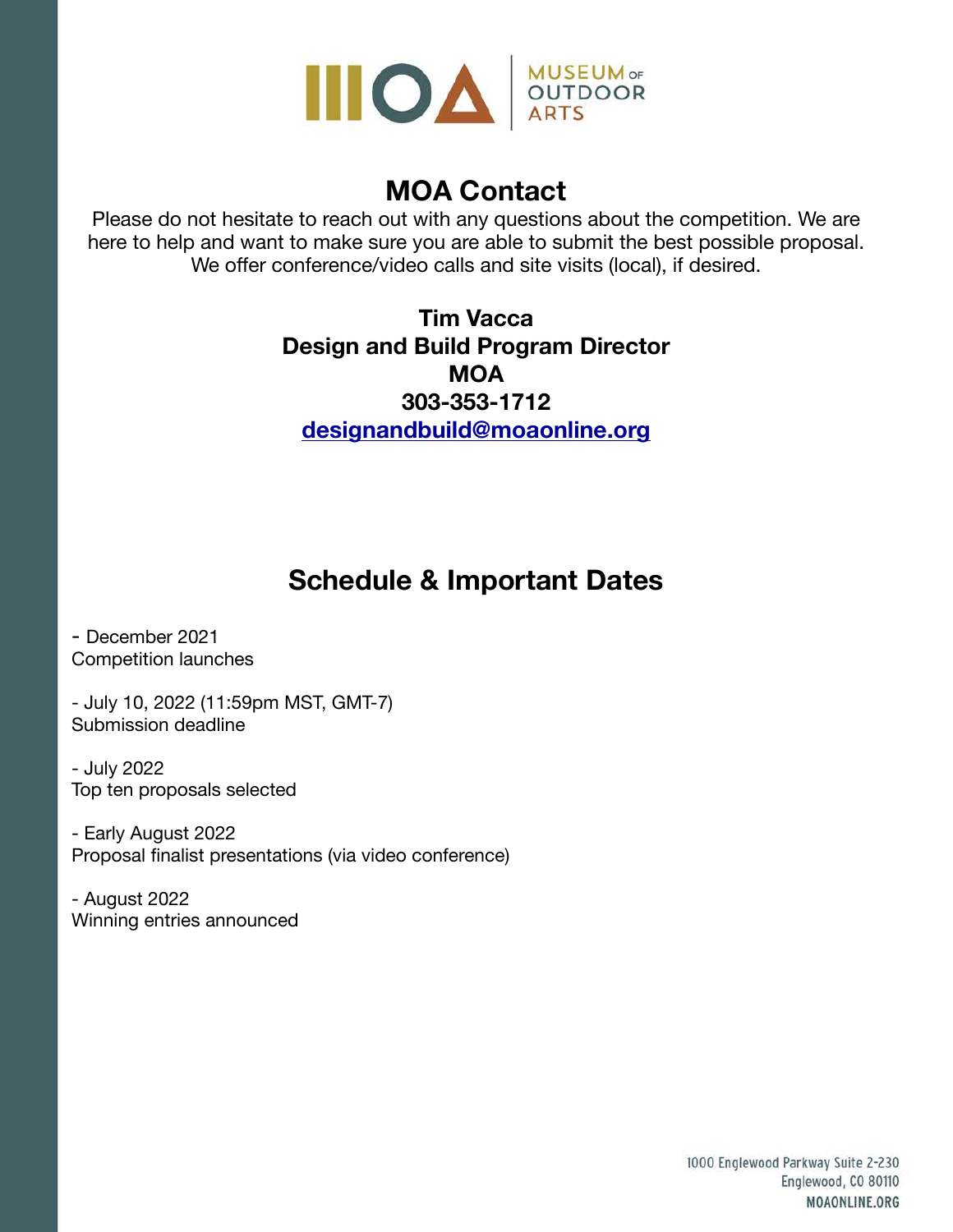

# **Appendix**

# **Examples of Sanctuaries / Belvederes / Pavilions**

1000 Englewood Parkway Suite 2-230 Englewood, CO 80110 303-806-0444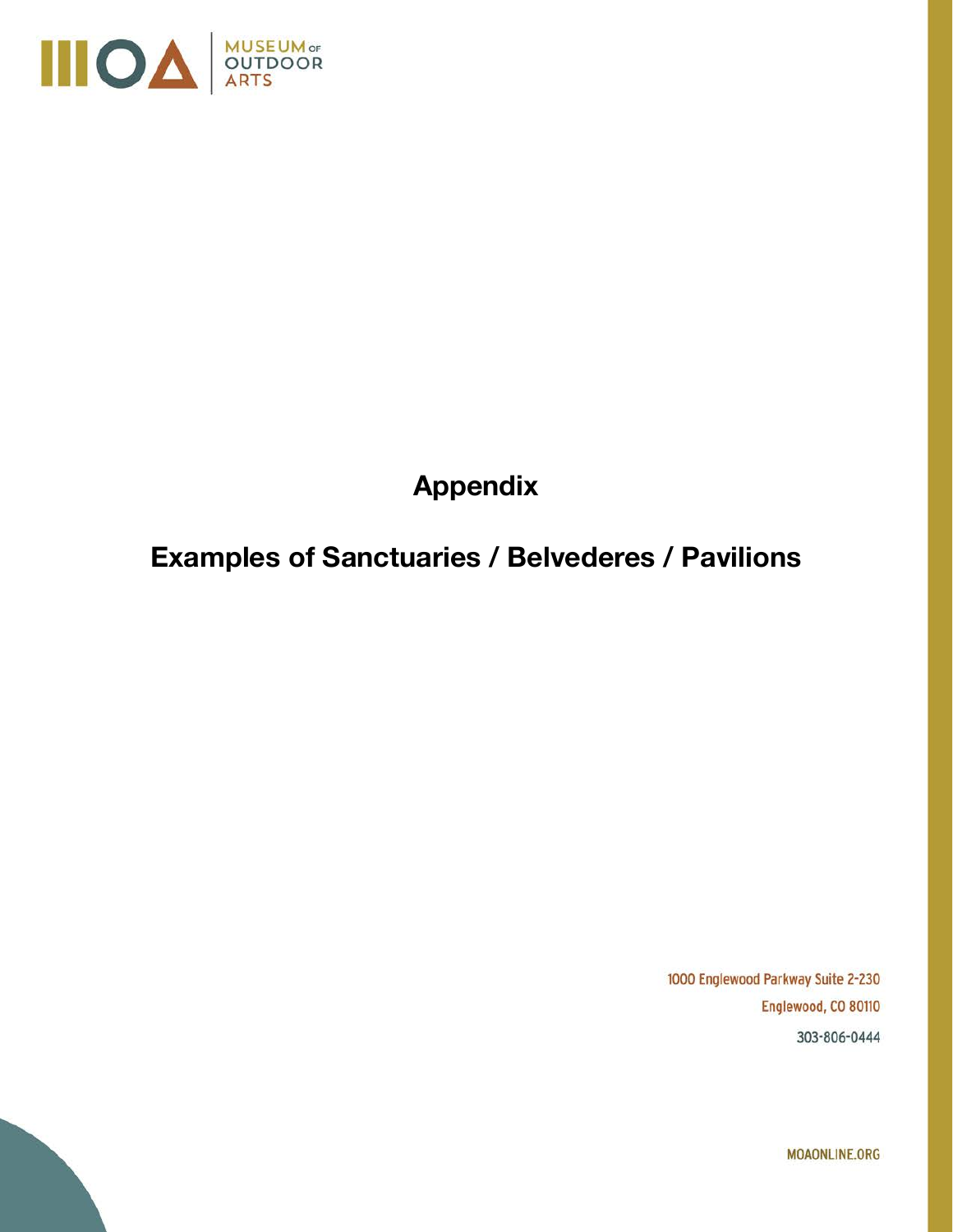

# **Continental Map**



Earth has 7 continents. Ordered from largest to smallest, they include: Asia, Africa, North America, South America, Antarctica, Europe, and Australia. Contestants must select a site of their choosing on one of the continents of the world.

> 1000 Englewood Parkway Suite 2-230 Englewood, CO 80110 303-806-0444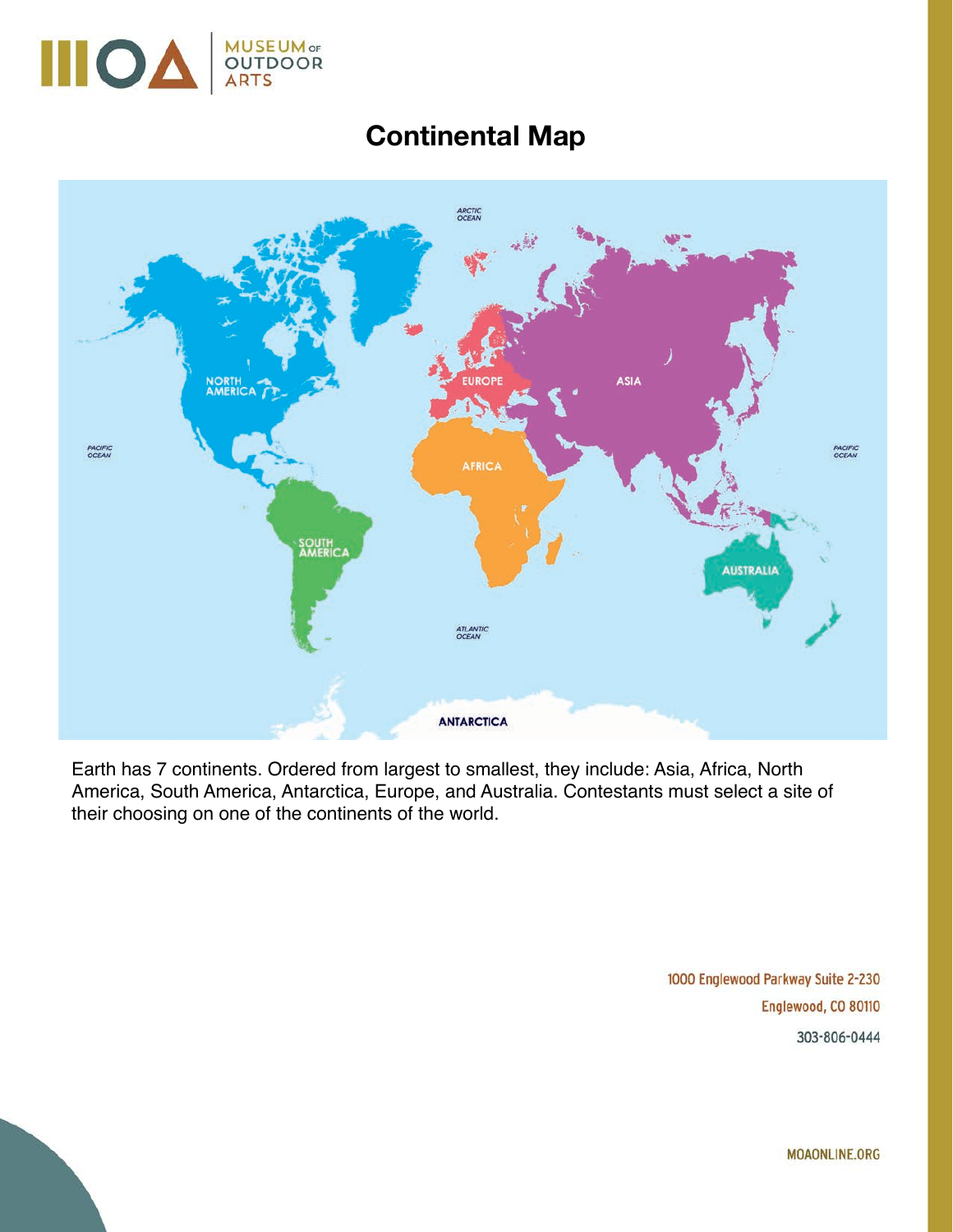

"Occhiolism" by past Design and Build Winners, Katherine Tardiff and Isaac Backhaus.

University of North Carolina at Greensboro



**EXTERIOR RENDERING** 

1000 Englewood Parkway Suite 2-230 Englewood, CO 80110 303-806-0444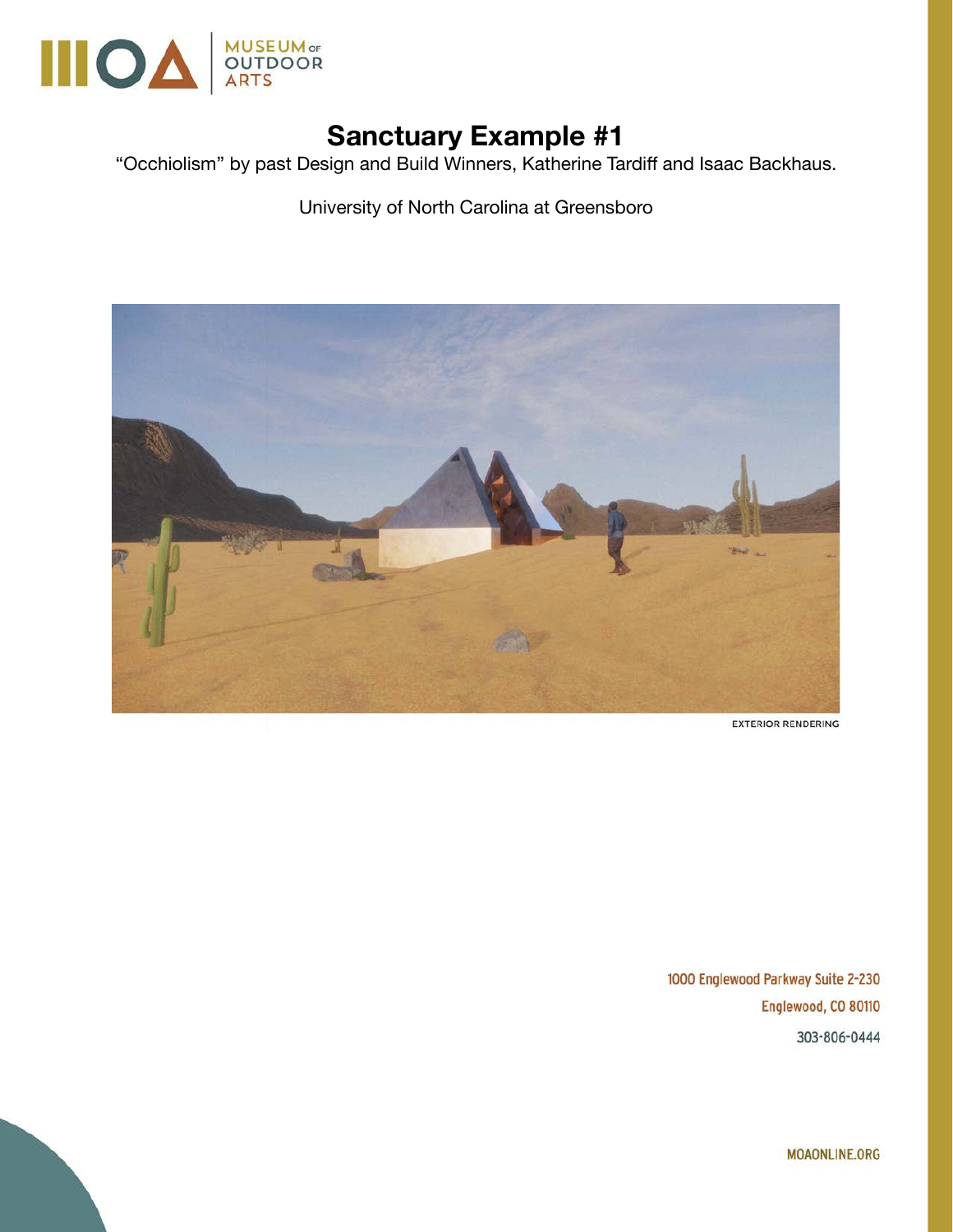

"Dynamic Sanctity" by past Design and Build Winners, Natalie Fox, Mitch Mead, Brandon Meinders, and James Sotiroff.

University of Michigan Ann Arbor



1000 Englewood Parkway Suite 2-230 Englewood, CO 80110 303-806-0444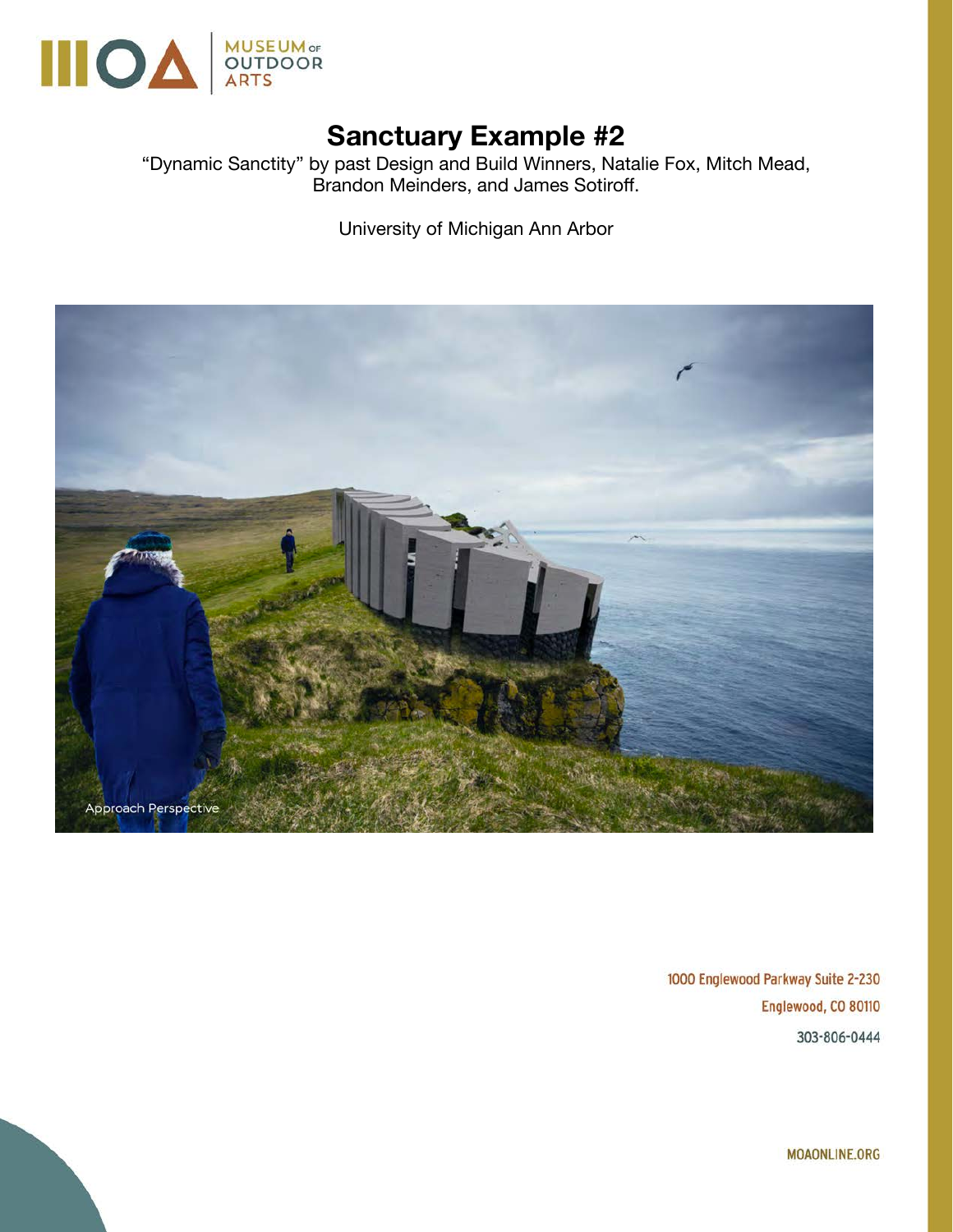

"Tropical Tranquility" by past Design and Build Winners, Somrita Bandyopadhyay, Harshita Batra, Priyanka Parachoor, and Veena Shah.

University of Virginia Charlottesville



Englewood, CO 80110 303-806-0444